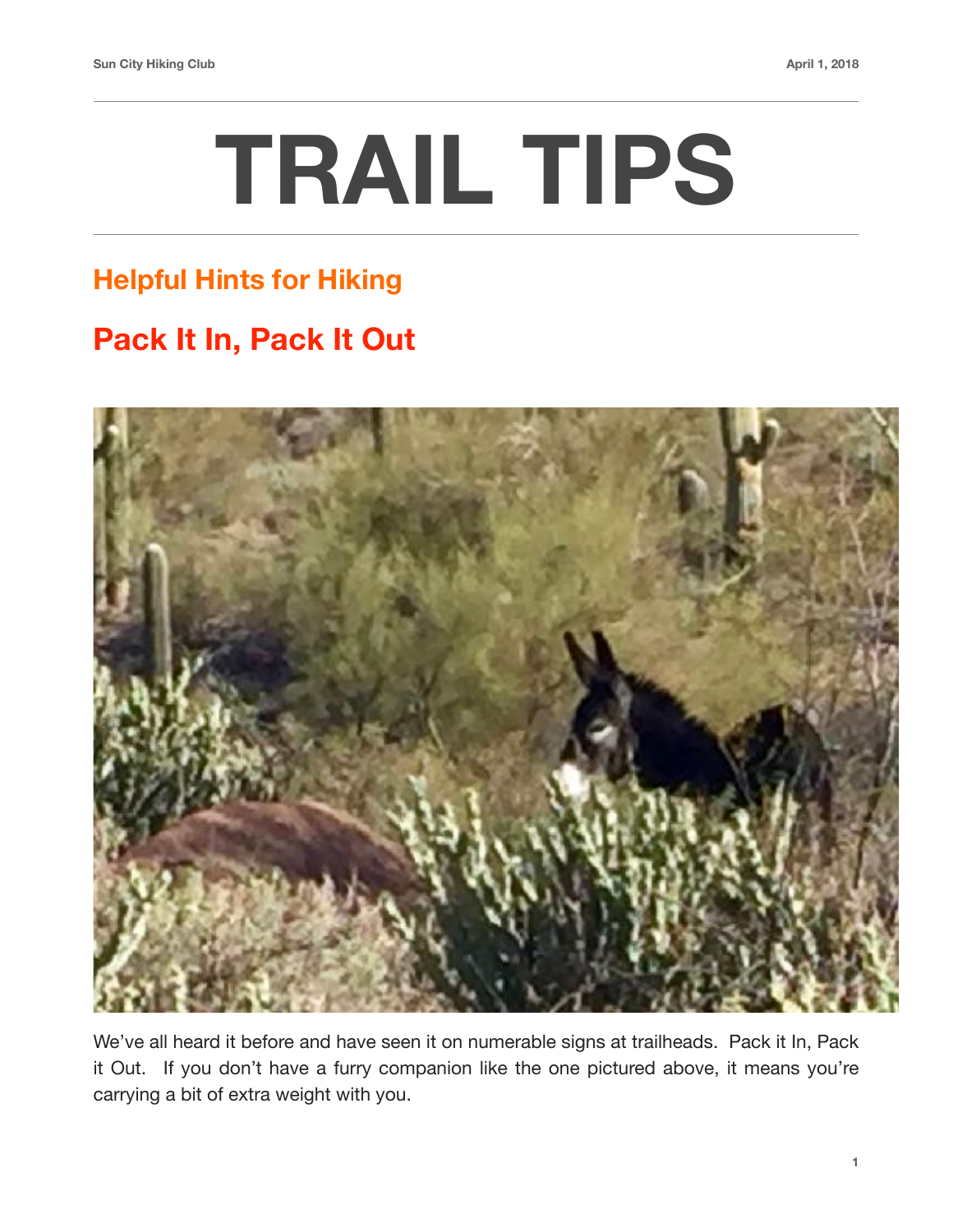How much weight? That's a very personal question, and I'll thank you to mind your own business.

Well, OK, we're all friends here. I normally carry around an extra 14 pounds whilst moseying through the wilderness on a day hike. This includes the backpack itself.

Fourteen pounds?! What? No, really, I just weighed myself on the scale, and there's 14 pounds back there. What the heck is in my backpack? All right, since you were kind enough to ask:



Starting at the top right and working down and across to the bottom left:

A 3 Liter Hydration Bladder, First Aid Safety Pamphlet, Small Memo Book, Sunscreen, Splint, Elastic Wrap, Adhesive Wrap, First Aid Kit, Vial of Life, Spare Boot Laces, 3 Paper Towels, Emergency Poncho, Binoculars, Pocket Knife, Hemostats, Pen, Flashlight, Whistle, Lip Balm, 2 Electrolyte Packs, a Lifesaver(?!), 3 Kerchiefs, Chips, Sandwich, Fruit, 2 Wetnaps, 2 Glasses Wipes, Cell Phone, Dark Glasses, and Gloves.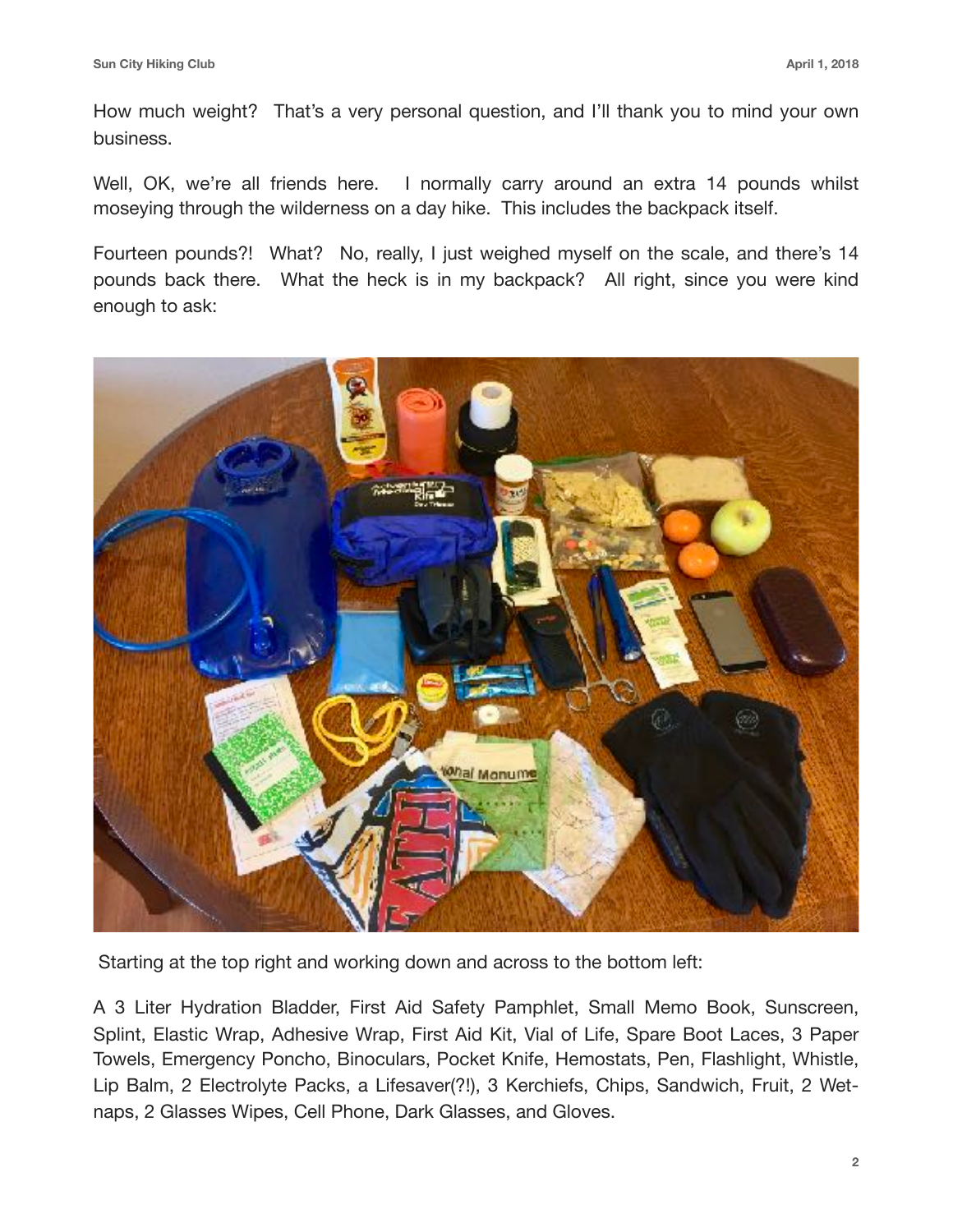Whew! I'm not sure where the Lifesaver came from; I think it's been in there awhile...but I'll have minty fresh breath when the EMTs come to get me.

The spare boot laces; as I was lacing up my boots after parking the car at a trailhead, a bootlace broke. I had to unlace it, salvage the longer half, and skip several holes to fasten the boot. Since then I always carry a spare set. They don't weigh much…

And Rene' created a nice First Aid trail pamphlet condensed from other material we have studied. The Club paid for the printing. I'll start distributing them to hike coordinators and leaders. Just ask one of us if you'd like to have one.

So, 14 pounds. Six pounds of that is the three liters of water. Almost two pounds is the weight of the pack itself. The other six pounds are accessories. That means that the absolute minimum weight I will safely go out on a six mile hike with is eight pounds.

Eight pounds does not sound like a lot. Try holding eight pounds straight out by your side, even with your shoulder, for a few minutes. Use a gallon of water or milk. Go ahead. I'll wait…

Well, that didn't take too long! That sucker got heavy pretty quickly, didn't it? Carrying that weight close to your center of gravity, supported by your shoulders, is the secret to a backpack being comfortably carried for long distances. But there are other methods to carry that load even more comfortably. To illustrate a few of these options, let's take a look at several different ways to lug your stuff around.

#### **The Fanny Pack**



These are great for shorter hikes. The weight is distributed across your hips, your derriere helps to support the load, and one can often access the water bottles without having to remove the pack.

However, carrying capacity is small. My sammich gets squished. No way am I gonna fit all that First Aid stuff. And I want way more water than can comfortably be carried in there.

Having said all that, these packs are great for short hikes, two or three miles. I see them a lot on the trails. One can also sling an extra holster or two on the belt for more water, but that can start to get pretty heavy, and my belly starts to feel squished, along with my sammich.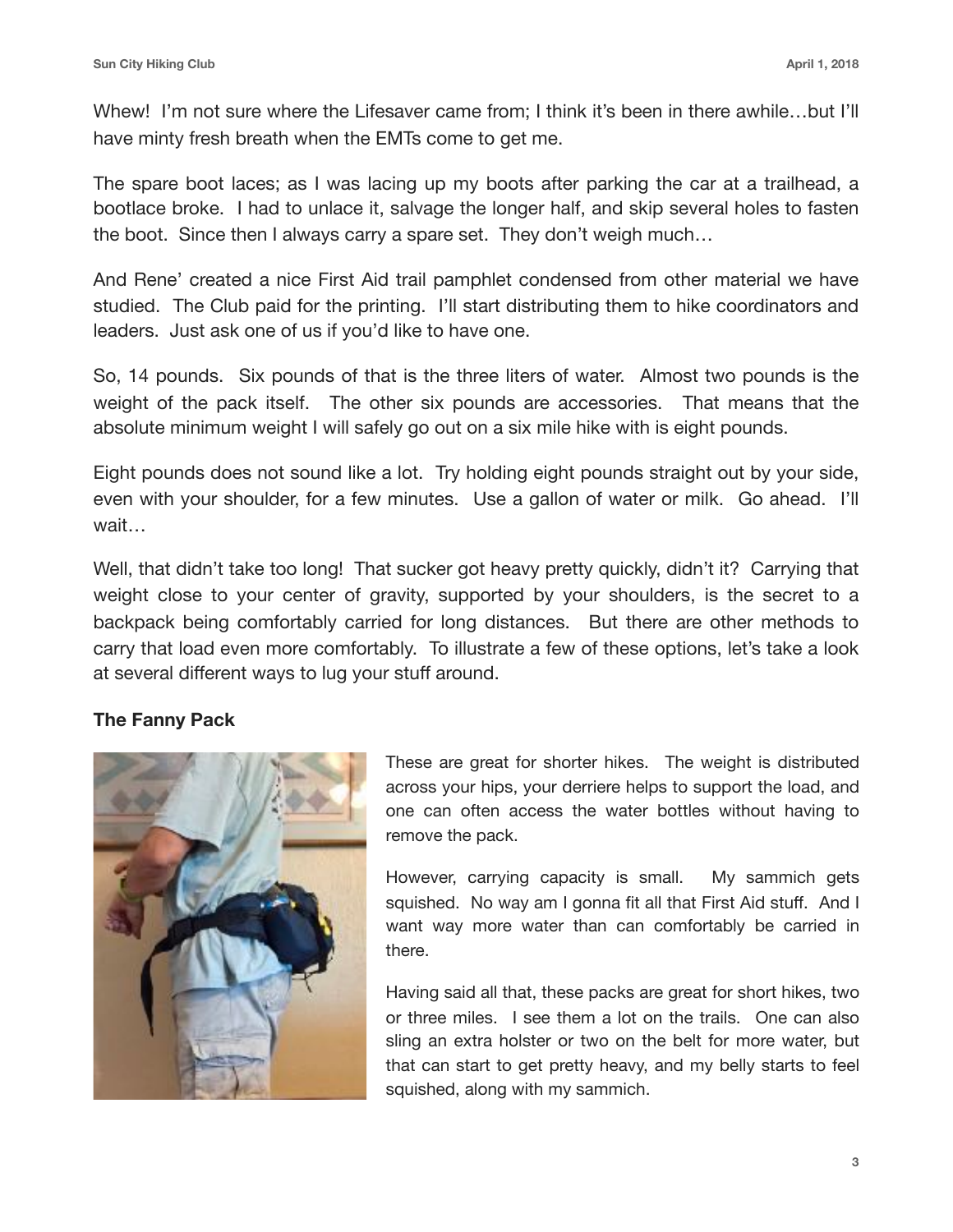#### **The Standard Backpack**



This is the North Face Borealis Day Pack I lugged around for about 13 years. It's pretty rugged, fairly comfortable up to around 12 pounds, and has a waist belt. Note that said belt is not fastened by the fashion model on the left. Also note how low the backpack is riding on said fashion model's back.

Here's a couple of those little tips about distributing the load of a pack on your body. First off, the closer to the vertical line of your center of gravity the pack is, the closer the weight is to being directly over your feet. This helps your balance and reduces strain on your back, hips, and knees. By having the backpack low on the back, it hangs rearward of your center of gravity, and acts as a lever on your shoulders, and contributes to shoulder pain. The pack should be worn as high on your shoulders as possible.

Secondly, the waist belt is a HUGE addition in distributing the weight on your body. Instead of using only two load-bearing points, you can take advantage of three; the waist or hip belt will support a percentage of the weight on your lower body, reducing the load on your shoulders.

#### **Backpack with Padded Hip Belt with Side Pockets**



I acquired this pack a little over a year ago. My old pack had an unpadded belt, and no pockets I could access without removing the pack. My new pack has two small pockets on the belt, perfect for little things like lip balm, whistle, cell phone, maps, etc. The padding on the belt is a huge comfort improvement (I have bony hips; no snickering, please). This pack also has more compartments, a larger hydration pocket, and a built in rain fly stowed in a lower zippered compartment. Not that I use the rain fly much, but I did use it in the Superstitions during a unpredicted wet morning. That's also why I added the disposable rain poncho to my arsenal.

When donning my pack, I hunch over a little bit, and tighten the hip belt first. Then I cinch up the shoulder and chest straps. That way I can get a feel for how much weight is being carried by the hip belt. And as the hike progresses, if my hips get a little sore, I'll loosen the belt and carry a bit more weight on my shoulders. Then, when my shoulders get a little sore, I'll shift more weight to my hips. And repeat ad nauseam. This system really works well to relieve sore pressure points.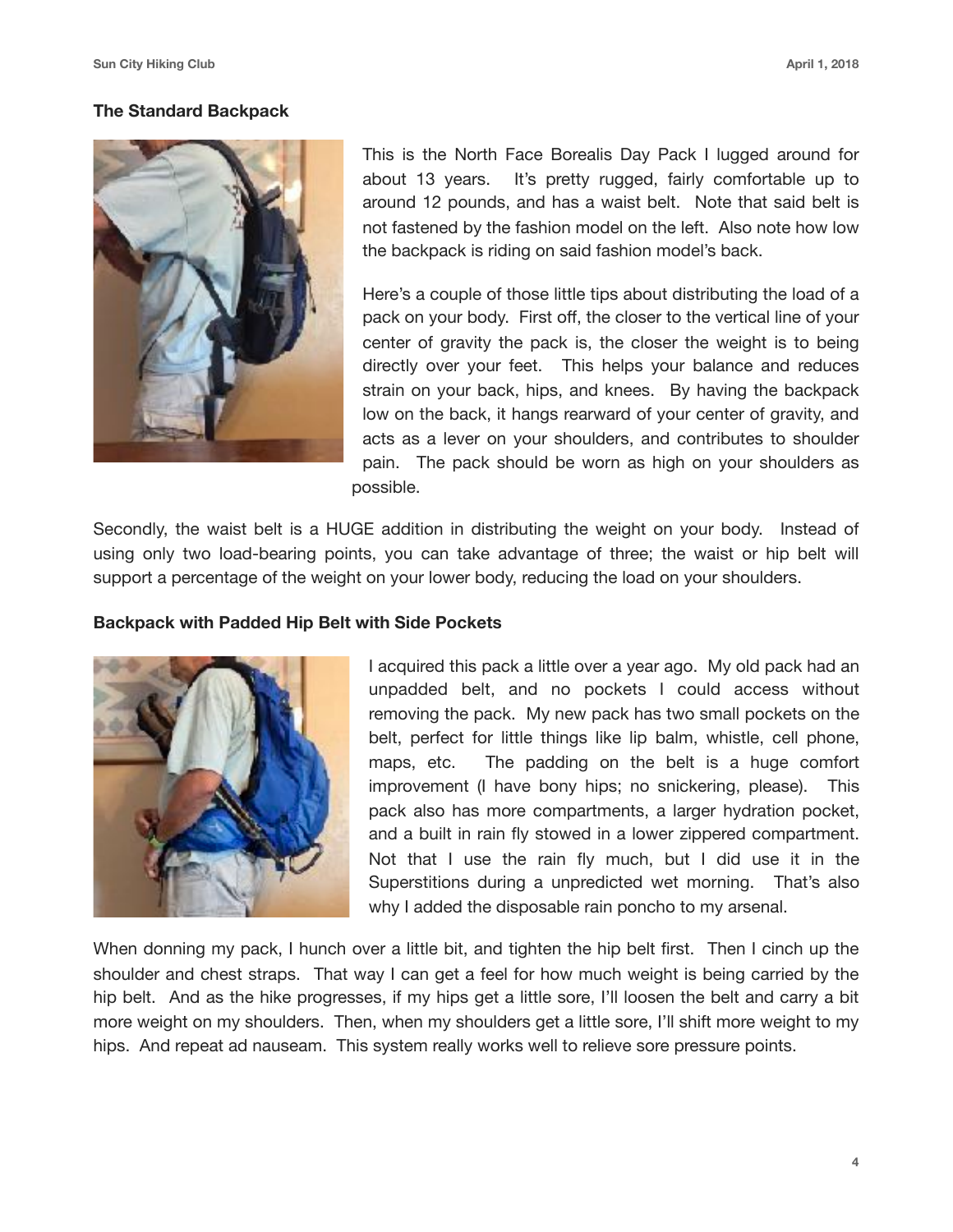Here's another reason why I went with this particular pack:



See that black mesh? It's what actually contacts my back when hiking. There's about half an inch of air between my back and the backpack itself. My back used to become completely drenched with sweat after just a few miles on the trail, even in cooler temperatures. This webbing has greatly reduced that discomfort. I've noticed less heat transfers to my hydration bladder as well.

There's an internal back piece that is stiff and goes from top to bottom. This aids in keeping the pack from mushing down, and keeps the weight transferred from your hips through the entire length of the pack.



Let's take a look at the back padding on my good old North Face pack:

This is pretty typical of older daypacks. Not a lot of breathability back there. There's no internal back support, so the pack can't take full advantage of the belt support.

Note the little flaps that did provide a little relief for my poor hips from that nylon belt. But alas, no pockets. This pack was also a little short for my torso. Newer packs usually come in three sizes, short, regular and long.



You can see the difference in the next photo of our fashion model wearing yet another backpack:

See how high up the belt rides on the waist? Squished stomach city. This is Rene's backpack; it's a woman's model, and it's sized for a shorter torso. This pack fits her very well, but if she were to wear my backpack, the hip belt would wrap around her thighs. Waddling like a penguin is not the most fashionable way to hit the trail.